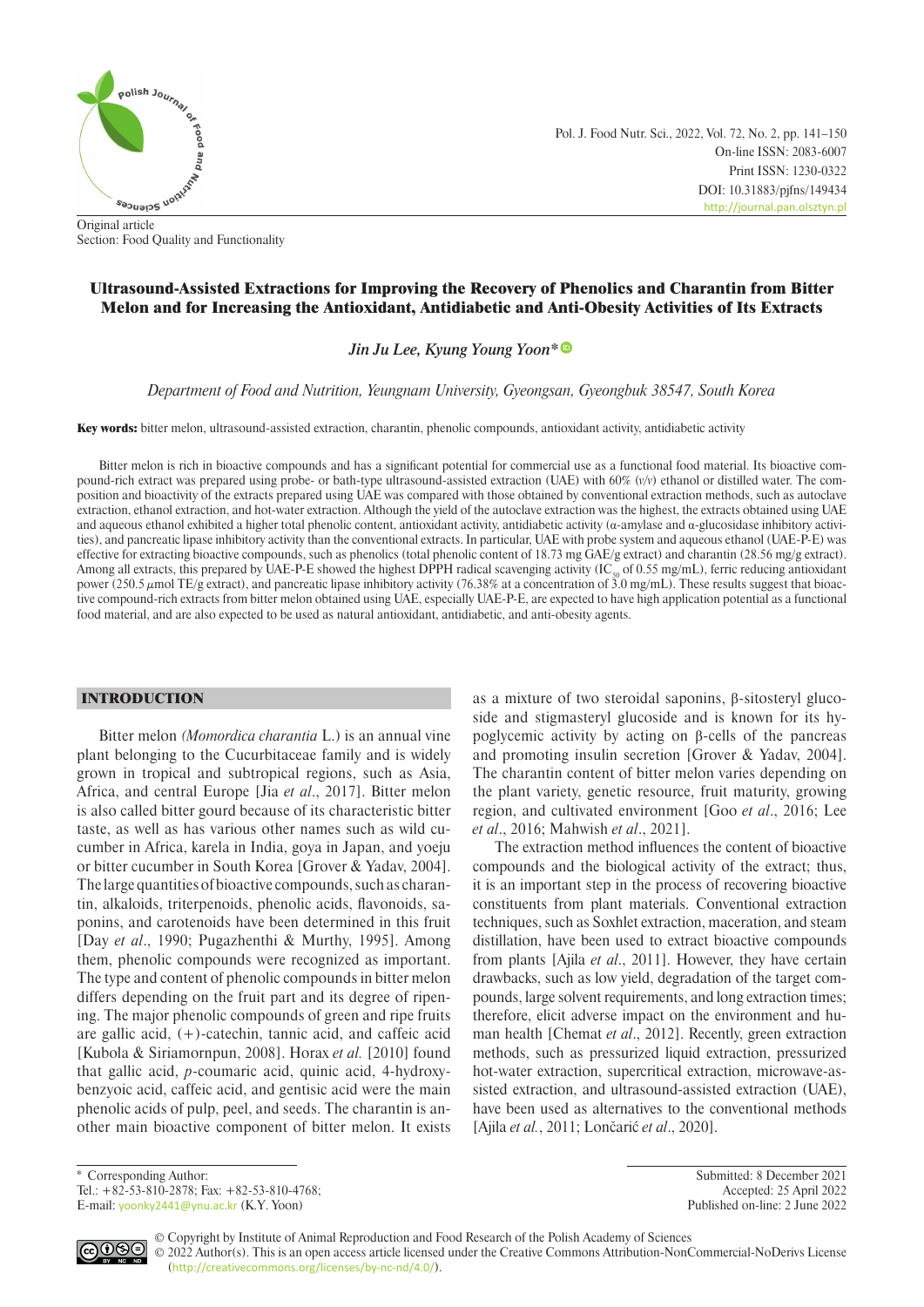UAE is used for the efficient recovery of bioactive compounds, including phenolics, from various plant materials [Horzic *et al*., 2012]. There are two types of ultrasonic systems: bath and probe types, depending on the location of the ultrasound. Ultrasound generates cavitation bubbles in the extraction solvent, and the collapse of these bubbles leads to the extreme conditions of high temperature and high pressure [Rostagno *et al*., 2003]. During ultrasound treatment, the plant cell wall located near the bubble collapses, facilitating the penetration of the solvent into the plant tissue, and thereby increasing the release of organic compounds inside the plant cell [Sharmila *et al*., 2016]. The UAE methods provide a simple alternative to the conventional extraction methods, increase the extraction speed, and minimize the volume of solvent used, thereby enabling the efficient extraction of useful components [Vilkhu *et al.*, 2008]. The proposed study aimed to produce an extract rich in bioactive compounds from bitter melon for further application in the food industry as a functional ingredient with potent biological activities. For this purpose, bioactive compound-rich extracts were prepared using UAE (in bath and probe systems), a green extraction technique, and the bioactive compound contents and health-related properties, including antioxidant, antidiabetic, and pancreatic lipase inhibitory activities of the extract, were measured. In addition, the studied bioactive compound compositions and activities were compared with those of the extracts obtained by conventional extraction methods, such as autoclave extraction (AE-W), aqueous ethanol extraction (EE), and hot-water extraction (HWE).

## MATERIALS AND METHODS

#### Materials and chemicals

Bitter melon (15–20 cm), cultivated in Gyeungsan (South Korea), was purchased, washed, and had its seed removed. The pericarp was lyophilized and ground into a fine powder (approximately 0.2 mm). Ground samples were stored at –40°C in a deep freezer (MDF, Sanyo, Tokyo, Japan).

HPLC standards of phenolic compounds (gallic acid, chlorogenic acid, (–)-epicatechin, (+)-catechin, caffeic acid), naringin, Folin–Ciocalteu phenol reagent, 1,1-diphenyl-2-picrylhydrazyl (DPPH) radical, porcine pancreatic α-amylase (≥5 units/mg solid), *p*-nitrophenyl-α-D-glucopyranoside (*p*-PNG), α-glucosidase (from *Saccharomyces cerevisiae,* ≥5 units/mg protein using *p*-PNG), porcine pancreatic lipase (100–650 units/mg protein using olive oil), Trolox, ascorbic acid, and acarbose were purchased from Sigma- -Aldrich Chemical Co. (St. Louis, MO, USA). Charantin (mixture of stigmasta-5,25-dien-3β-yl β-D-glucopyranoside and β-sitosteryl glucoside;  $C_{35}H_{60}O_6$  and  $C_{35}H_{58}O_6$ ; molecular weight 576.85 and 574.83; purity: 91.2% *w/w*) used as an HPLC standard was purchased from ChromaDex (Santa Ana, CA, USA). Orlistat was purchased from Tokyo Chemical Co. (Tokyo, Japan). Ethanol and other chemicals were of analytical grade.

#### Extract preparation

The extracts of freeze-dried and ground bitter melon were prepared using ultrasound-assisted extraction with a probe

system and 60% (*v/*v) ethanol (UAE-P-E) or water (UAE-P-W), ultrasound-assisted extraction with an ultrasonic bath and 60% (v/v) ethanol (UAE-B-E), autoclave extraction with water (AE-W), 60% (*v/*v) ethanol extraction (EE), and hot-water extraction (HWE). The extraction conditions were selected based on previously reported optimized methods for the extraction of bioactive ingredients from various natural materials [Lee & Yoon, 2021; Suh *et al.*, 2017]. For UAE with the probe system, 2 g of ground sample was added to a certain amount of solvent (60% (*v/v*) ethanol or distilled water) corresponding to 1:20 (*w/v*), and extraction was performed using an ultrasonic probe device (KFS-600N, Korprotech, Seoul, South Korea) for 15 min at a constant frequency of 20 kHz and an ultrasonic intensity of 270 W. For UAE-B-E, a ground sample of bitter melon (2 g) was mixed with 40 mL of 60% (*v/*v) ethanol (1:20, *w/*v) in an Erlenmeyer flask (100 mL). The flask was placed in an ultrasonic bath (5510-DTH, Brason, Danbury, CT, USA), with circulating water, set at 40°C and 20 kHz, with an ultrasound intensity of 270 W for 15 min. To prepare the extract using AE-W, the sample and distilled water were mixed in a ratio of 1:20 (*w/v*), and the mixture was autoclaved at 121°C at 0.13 MPa for 15 min. For EE and HWE, a ground sample (2 g) was mixed with 60% (*v/v*) ethanol or distilled water in an Erlenmeyer flask at a 1:20 (*w/v*), and the mixture was then placed in a shaking water bath (BS-11, JeioTech, Seoul, South Korea) for 3 h at 60°C and 90°C, respectively. The mixture obtained using each extraction method was centrifuged at 12,000×*g* and 4°C for 20 min, and the supernatant was condensed using an evaporator (N-1000, EYELA, Tokyo, Japan) at 35°C and freeze-dried. All the above extraction procedures were performed in triplicate. The extract powders were stored in a deep freezer until further use, and then dissolved in distilled water to prepare a constant concentration and used as an analytical sample.

## Determination of total phenolic content and total flavonoid content

The total phenolic content (TPC) of the extracts was measured using the Folin–Ciocalteu method [Folin & Ciocalteu, 1927] with gallic acid as the standard. Briefly, 0.1 mL of the extract was mixed with the Folin–Ciocalteu's phenol reagent (0.1 mL) and allowed to react for 3 min, followed by the addition of 2 mL of distilled water and 0.2 mL of 10% sodium bicarbonate. The absorbance of the mixture was measured at 725 nm (U-2000 spectrophotometer, Hitachi, Tokyo, Japan) after incubation at room temperature for 1 h. The results were expressed as mg gallic acid equivalents (GAE)/g extract.

The total flavonoid content (TFC) was determined using the method reported by Sembiring *et al.* [2018]. Extract (0.5 mL, 10 mg/mL) was added to 0.1 mL of 10% aluminum nitrate and 0.1 mL of 1 M potassium acetate. Then, 4.3 mL of 80% (*v/v*) ethanol was added, the sample was then mixed and left in the dark for 40 min, and its absorbance was measured at 415 nm (U-2000 spectrophotometer, Hitachi). Naringin was used as the standard, and the results were expressed as mg naringin equivalents (NE)/g extract.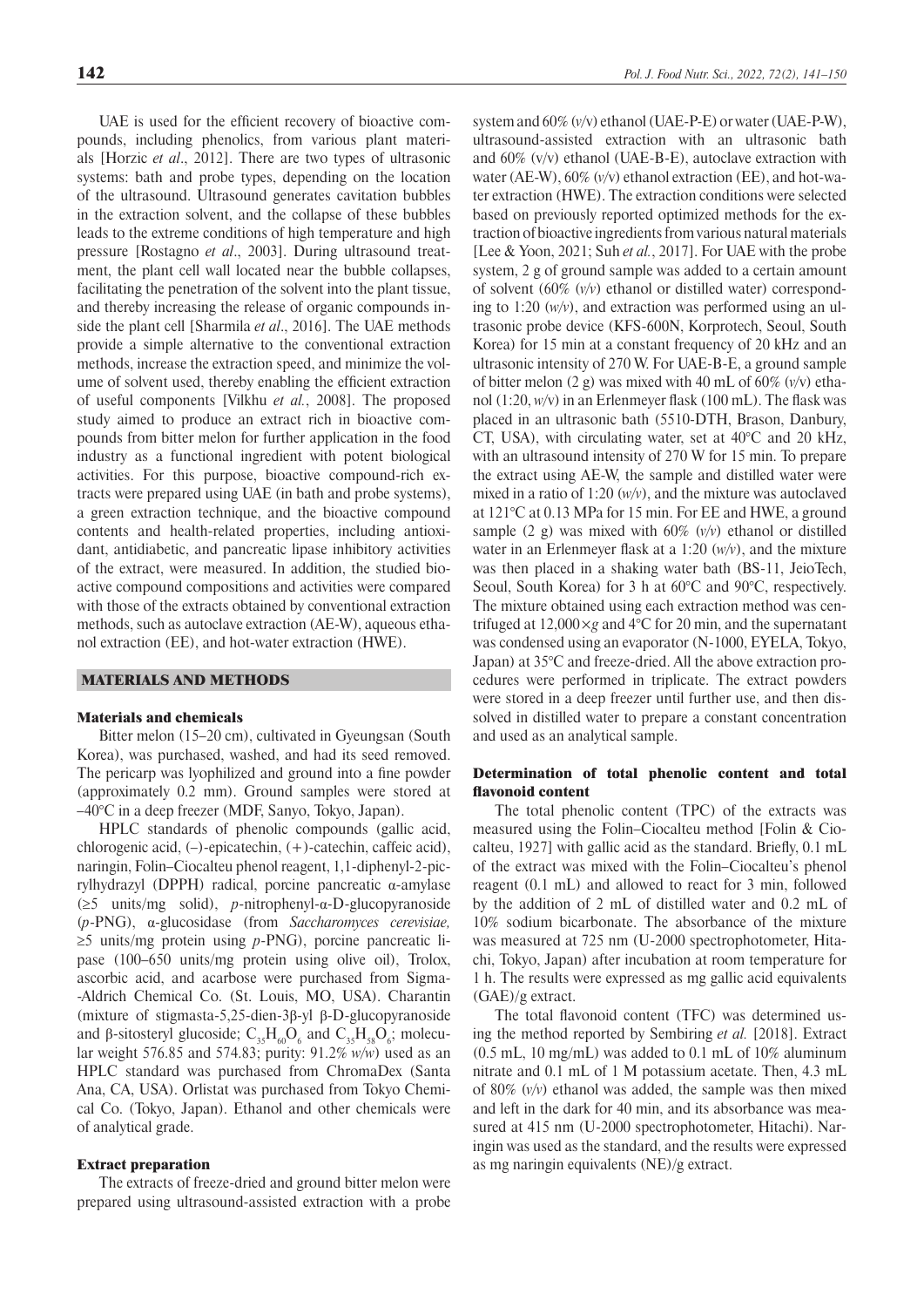## HPLC ANALYSIS OF CHARANTIN

The charantin content of the extracts was determined by the HPLC method described previously by Goo *et al*. [2016] with some modifications. The Waters 2695 HPLC device (Waters Co., Milford, MA, USA) equipped with a Waters 2489 UV detector and an Atlantis dC18 column  $(4.6 \times 150$  mm, 5  $\mu$ m; Waters Co.) was used. The extract dissolved in distilled water was passed through membrane filters  $(0.45 \mu m)$  pore size, Millipore, Billerica, MA, USA) and injected into the HPLC column. The column temperature was maintained at 30°C, and the injection volume was 10  $\mu$ L. The mobile phase consisted of water (solvent A) and 100% acetonitrile (solvent B). The following gradient program was used for the separation of charantin: 85–95% B (0–15 min), 95% B (15–20 min), 95–85% B (20–35 min), 85% B (35–45 min). The analysis was performed at a flow rate of 1 mL/min, with the detection wavelength set at 197 nm. Peak identification was done by comparing the retention time with that of a standard solution, and the charantin content was expressed as mg/g extract.

### HPLC ANALYSIS OF PHENOLIC COMPOUNDS

The content of phenolic compounds in the extract was measured according to the method described in the study of Nour *et al*. [2013]. The phenolic compounds were analyzed using HPLC under the same conditions as those used for the charantin analysis described above, except for the mobile phase, which consisted of 1% (*v/v*) phosphoric acid (solvent A) and 100% acetonitrile (solvent B), and the detection wavelength which was 280 nm. The following gradient program was used for the separation of phenolic compounds: 10–30% B (0–27 min), 30–44% B (27–55 min), 44–10% B (55–60 min). Peak identification was performed using phenolic standards, and the content of phenolic compounds was expressed as mg/g extract.

#### Determination of antioxidant activity

The DPPH radical scavenging activity of extracts was determined as described by Brand-Williams *et al.* [1995]. The bitter melon extracts were dissolved in distilled water with different concentrations ranging from 250 to 2,500  $\mu$ g/mL. Sample solution (100  $\mu$ L) and 0.2 mM DPPH radical solution  $(200 \,\mu L)$  were added to each well of a 96-well-plate. The plate was incubated at 37°C for 30 min, and the absorbance was measured at 517 nm using a microplate reader (Epoch, BioTek Instrument Inc., Winooski, VT, USA). Distilled water was used in the control sample instead of the sample solution, and ascorbic acid was used as a positive control. The following formula was used to calculate the DPPH radical scavenging activity:

DPPH radical scavenging activity (%) = 
$$
(1 - \frac{A_{sample}}{A_{control}}) \times 100
$$
 (1)

where:  $A_{sample}$  is the absorbance with the test sample, and Acontrol is the absorbance with distilled water instead of test sample. DPPH radical scavenging activity was expressed as half-maximal inhibitory concentration  $(IC_{50})$  defined

Ferric reducing antioxidant power (FRAP) was measured using the method described by Benzie & Strain [1996] with some modifications. Sodium acetate buffer (0.3 M, pH 3.6), 2,4,6-tris(2-pyridyl)-s-triazine (TPTZ, 10 mM), and ferric chloride (20 mM) were prepared and mixed in a ratio of 10:1:1  $(v/v/v)$  and used as the FRAP reagent. Next, 175  $\mu$ L of FRAP reagent was added to  $25 \mu L$  of extract solution (concentration of 250–2,000  $\mu$ g/mL), and after reacting at 37°C for 30 min, the absorbance was measured at 590 nm using a microplate reader (Epoch, BioTek Instrument Inc.). Standard curve was prepared using different concentrations (0.63, 0.125, 0.250, 0.5, 1.0.  $\mu$ M) of Trolox. The results were expressed as  $\mu$ mol Trolox equivalents (TE)/g extract.

#### Determination of antidiabetic activity

### *α-Amylase inhibitory activity*

The  $\alpha$ -amylase inhibitory activity of the extract was evaluated according to the method described by Kazeem *et al*. [2013]. Sample solution (20  $\mu$ L; 250–2,000  $\mu$ g/mL), phosphate buffer (50  $\mu$ L, 100 mM, pH 6.8), and 0.1 mL of  $\alpha$ -amylase (from porcine pancreas, 1 U/mL) were placed in a tube. This mixture was pre-incubated at 37°C for 5 min, after which 0.1 mL of 1% (*w/v*) soluble starch was added, and the mixture was incubated at 37°C for 5 min. The reaction was terminated by adding 0.1 mL of aliquot of 3,5-dinitrosalicylic acid color reagent solution and then boiled at 95°C for 15 min. Finally, 0.9 mL of distilled water was added to the reaction mixture and vortexed, and the absorbance was measured at 540 nm. Acarbose (concentration of 100–  $-1,000 \mu$ g/mL) was used as a positive control. Inhibitory activity was calculated using equation (2) and curves of inhibitory activity *vs* concentration were plotted. α-Amylase inhibitory activity was expressed as  $IC_{50}$  defined as the extract concentration, which is required to inhibit 50% of the enzyme activity.

Inhibitory activity (
$$
\%
$$
) =  $(1 - \frac{A_{sample} - A_{blank}}{A_{control}}) \times 100$  (2)

where:  $A_{\text{sample}}$  is the absorbance with the test sample,  $A_{\text{blank}}$ is the absorbance with distilled water instead of substrate, and  $A_{control}$  is the absorbance with distilled water instead of test sample.

### *α-Glucosidase inhibitory activity*

The α-glucosidase inhibitory activity was determined using the method reported by Kim *et al.* [2004]. The sample solution (50  $\mu$ L; 250–2,000  $\mu$ g/mL) was blended with 50  $\mu$ L of  $\alpha$ -glucosidase (0.2 U/mL) dissolved in 0.2 M potassium phosphate buffer (pH 6.8), followed by pre-incubation at 37°C for 15 min. Then, 0.1 mL of 3 mM *p*-NPG was added to initiate the enzymatic reaction, and the mixture was incubated at 37°C for 10 min. NaOH (50  $\mu$ L, 0.1 M) was added to stop the reaction, and the absorbance was measured at 405 nm. Acarbose (concentration of 100–1,000  $\mu$ g/mL) was used as a positive control. The inhibitory activity was calculated using equation (2), as described above. α-Glucosidase inhibitory activity was expressed as  $IC_{50}$  – the extract concentration that required to inhibit 50% of the enzyme activity.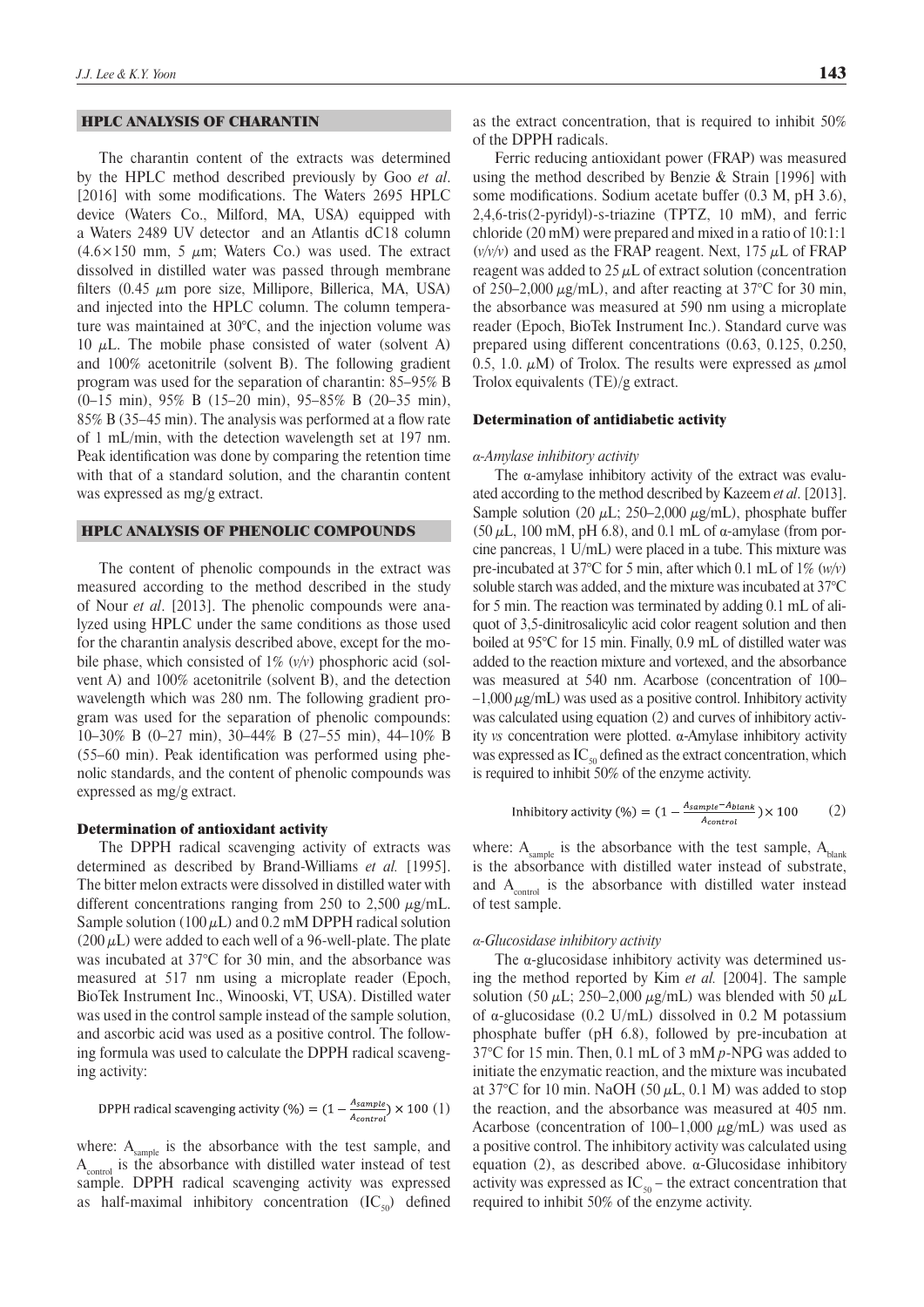## Determination of pancreatic lipase inhibitory activity

The pancreatic lipase inhibitory activity was determined to investigate the anti-obesity effect of the extract. Porcine pancreatic lipase (6  $\mu$ L, 10 mg/mL) dissolved in enzyme buffer (10 mM 3-(*N*-morpholino)propanesulfonic acid, 1 mM ethylene-diamine-tetraacetic acid, pH 6.8),  $170 \mu L$  of Tris buffer (100 mM Tris, 5 mM CaCl<sub>2</sub>, pH 7.0), and 20  $\mu$ L of each concentrated sample (0.5, 1.0, 2.0, and 3.0 mg/mL) was added to a 96 well-plate, the mixture was mixed well and incubated at 37°C for 15 min. Next, 4 μL of 10 mM *p*-nitrophenyl butyrate was added to the reaction solution, which was incubated at 37°C for 60 min. The absorbance of the reaction solution was measured at 400 nm using a microplate reader (Epoch, BioTek, Instrument Inc.). Orlistat (0.5 mg/mL) was used as a positive control and the lipase inhibitory activity was calculated using equation (2) as described above.

#### Statistical analysis

All experiments were performed in triplicate, and the experimental results were expressed as the mean± and standard deviation. One-way analysis of variance (ANOVA) was performed using the SPSS version 23.0 (SPSS Inc., Chicago, IL, USA) and Duncan's multiple range test comparisons were performed at  $p < 0.05$  to determine the statistically significant differences.

## RESULTS AND DISCUSSION

#### Extraction yield

The yields of extraction of bitter melon by various methods are shown in [Figure 1.](#page-3-0) The yield of AE-W was the highest (50.22%), followed by HWE (42.60%), UAE-P-W (37.72%), UAE-P-E (34.84%), UAE-B-E (34.38%), and EE (33.69%). There was no significant (*p*≥0.05) difference between the yields of UAE-P-E and UAE-B-E. The yields of extraction with water were higher than those with aqueous ethanol. The extraction efficiency of functional ingredients from plants

<span id="page-3-0"></span>

FIGURE 1. Yield of extraction of bitter melon by various extraction methods. UAE-P-E, ultrasound-assisted extraction with a probe system and 60% (*v*/v) ethanol; UAE-P-W, ultrasound-assisted extraction with a probe system and water; UAE-B-E, ultrasound-assisted extraction with an ultrasonic bath and 60% *(v/*v) ethanol; AE-W, autoclave extraction with water; EE, 60% (*v/v*) ethanol extraction; HWE, hot-water extraction. Bar represents the mean and standard deviation  $(n=3)$ . Values with different letters are significantly different at *p*<0.05.

is affected by various factors, such as the solvent type, material to solvent ratio, temperature, and pH [Vilas-Boas *et al*., 2020]. In particular, the type and concentration of solvent are important factors that have the most significant influence on the extraction efficiency [Gunathilake *et al*., 2019]. Water is the most polar solvent and it can easily extract many polar plant components that dissolve in it. There are bioactive compounds among them. However, undesirable compounds, such as carbohydrates and proteins, can also be eluted into the water together with bioactive compounds [Do *et al.*, 2014]. The combination of water and organic solvents can facilitate the extraction of bioactive compounds that are soluble in water and/or organic solvents. Therefore, aqueous ethanol is most often used to extract bioactive components, including phenolic compounds, from various plants [Sun *et al*., 2020]. Temperature also significantly affects the extraction efficiency, as higher temperatures increase solubility of the solute in the solvent and increase the rate at which the solute diffuses into the solvent bulk, resulting in a higher mass transfer rate [Cacace & Mazza, 2003]. In our study, the highest extraction yield of AE-W could be due to the high temperature and high dissolving ability of water.

## Total phenolic, total flavonoid, and charantin contents

The contents of total phenolics, total flavonoids, and charantin in the extracts obtained from bitter melon by various methods were determined, and the results are shown in Table 1. Phenolics are a diverse group of compounds with various structures and molecular weights that exist in abundance as secondary metabolites in plants. Phenolic compounds are found in various plants and exhibit various biological activities such as anticancer, anti-allergic, antibacterial, anti-inflammatory, and antithrombotic, as well as acting as antioxidants [Sen *et al*., 2013]. The TPC of the bitter melon extract was in the range of 11.08–18.73 mg GAE/g extract, and the highest TPC was found in the extract obtained using UAE-P-E (Table 1). For the remaining extracts, TPC decreased in the following order of extraction methods: UAE-  $-B-E > UAE-P-W > EE > AE-W > HWE$ . These results are consistent with findings published by Dobrincic *et al.* [2020], who reported that the TPC of extracts obtained from olive leaves using UAE was higher than those of extracts obtained by high pressure-assisted extraction and conventional heat- -reflux extraction. The TFC of extracts obtained using ethanol was higher than that of the extract obtained using water as a solvent [\(Table 1](#page-4-0)). The highest TFC was found in the extract obtained using UAE-P-E (8.29 NE/g extract). In other extracts, TFC decreased in the following order of extraction methods:  $UAE-B-E > EE > UAE-P-W = AE-W = HWE$ .

Generally, UAE produced the extract with higher TPC and TFC than the other extraction methods. This phenomenon can be explained by the destruction of the cell wall by the bubbles generated by cavitation caused by ultrasonic waves during the UAE, which increased the elution and solubility of substances inside the cell [Horzic *et al.*, 2012]. In addition, UAE-P-E produced the extract with higher TPC and TFC than UAE-B-E. This could be because the ultrasonic generator was located at the bottom of the ultrasonic bath and indirectly transmitted energy to the sample through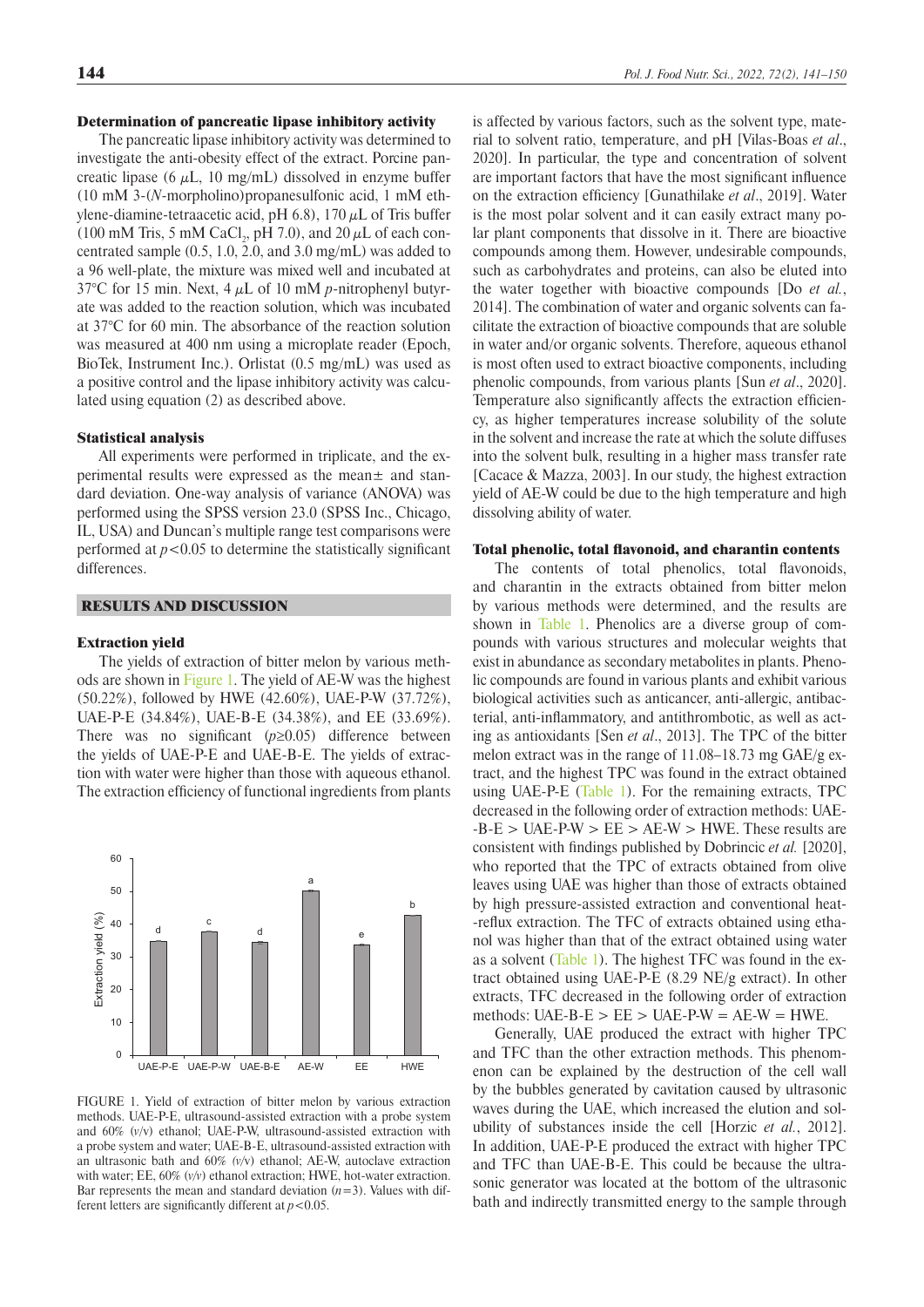<span id="page-4-0"></span>

|                                                        |  | TABLE 1. Total phenolic, total flavonoid, and charantin contents of bitter |
|--------------------------------------------------------|--|----------------------------------------------------------------------------|
| melon extracts obtained by various extraction methods. |  |                                                                            |

| Extraction<br>method | Total phenolics<br>$(mg \text{ } GAE/g \text{ } extract)$ | Total flavonoids<br>(mg NE/g extract) | Charantin<br>$(mg/g$ extract) |
|----------------------|-----------------------------------------------------------|---------------------------------------|-------------------------------|
| <b>IJAE-P-E</b>      | $18.73 \pm 0.18^a$                                        | $829+012a$                            | $28.56 \pm 0.36^a$            |
| UAE-P-W              | $14.45 \pm 0.26$ <sup>c</sup>                             | $3.58 \pm 0.03$ <sup>d</sup>          | Nd                            |
| <b>IJAE-B-E</b>      | $1634+0.24b$                                              | $739+013b$                            | $17.79 \pm 0.45^{\circ}$      |
| AE-W                 | $12.66 \pm 0.30^{\circ}$                                  | $3.99 + 0.12d$                        | Nd                            |
| FF.                  | $13.53 + 0.22$ <sup>d</sup>                               | $5.37 + 0.29$                         | $14.60 \pm 0.24$ c            |
| <b>HWE</b>           | $11.08 + 0.06$ <sup>f</sup>                               | $3.62 + 0.11d$                        | Nd                            |

Results are shown as mean  $\pm$  standard deviation  $(n=3)$ .

UAE-P-E, ultrasound-assisted extraction with a probe system and 60% (*v/v*) ethanol; UAE-P-W, ultrasound-assisted extraction with a probe system and water; UAE-B-E, ultrasound-assisted extraction with an ultrasonic bath and 60% (*v/v*) ethanol; AE-W, autoclave extraction with water; EE, 60% (*v/v*) ethanol extraction; HWE, hot-water extraction; GAE, gallic acid equivalent; NE, naringin equivalent; Nd, not detected.

Values with different letters in the same column are significantly different at  $p < 0.05$ .

the medium during UAE-B, whereas in UAE-P, energy was directly transferred to the sample by ultrasonic waves generated from the probe, which increased the ultrasonic efficiency [Capelo *et al*., 2005].

The content of charantin was the highest in the bitter melon extract obtained using UAE-P-E (28.56 mg/g extract), followed by UAE-B-E and EE [\(Table 1\)](#page-4-0). Charantin was detected only in the aqueous ethanolic extract, presumably because charantin, a saponin component, has a higher affinity for ethanol than water. Kole *et al*. [2013] reported a difference in charantin content of 5.01–8.29 mg/g of lyophilized and powdered bitter melon depending on the extraction conditions, and Lee *et al.* [2016] reported charantin content in the range of 13.3–24.7 mg/g dry weight (DW), depending on the harvest period. Mahwish *et al*. [2021] also reported that the charantin content of bitter melon differed depending on the part of the fruit, and was higher in the flesh part  $(0.16 \text{ mg/g DW})$  than in the whole fruit  $(0.11 \text{ mg/g DW})$ and skin (0.08 mg/g DW). As mentioned earlier, charantin

#### Content of individual phenolics

The composition of phenolic compounds of bitter melon extracts was shown in [Table 2](#page-4-1). Five phenolic compounds (gallic acid, chlorogenic acid, (-)-epicatechin, (+)-catechin, and caffeic acid) were identified. Gallic acid was present in the highest content in all extracts, and chlorogenic acid had the second highest content. All extracts showed the highest gallic acid content, followed by chlorogenic acid content. The gallic acid content in the extracts obtained using UAE- -P-E, UAE-B-E, UAE-P-W, EE, AE-W, and HWE was 4.55, 3.68, 3.35, 3.05, 2.12, and 2.11 mg/g extract, respectively, and the chlorogenic acid content was 1.08, 0.86, 0.76, 0.69, 0.69, and 0.52 mg/g extract, respectively. The content of total phenolic compounds detected by HPLC was 7.05 mg/g extract (UAE-P-E), 5.73 mg/g extract (UAE-B-E), 5.19 mg/g extract (UAE-P-W), 4.59 mg/g extract (EE), 3.30 mg/g extract (AE-W), and 3.28 mg/g extract (HWE). Thus, the total phenolic content in the extract obtained using UAE-P-E was 2.2 times higher than that in the extract obtained using HWE. Horax *et al.* [2010] reported that the main phenolics of the 80% ethanolic extract of bitter melon were catechin (1.54 mg/g extract), gentisic acid (0.72 mg/g extract), gallic acid (0.49 mg/g extract), chlorogenic acid (0.66 mg/g extract), epicatechin (0.29 mg/g extract), *o*-coumaric acid (0.27 mg/g extract), and procatechuic acid (0.12 mg/g extract). Thus, most of the identified phenolic compounds were similar to those found in this study, but their content was lower. Lopes *et al.* [2020] reported that a wider variety of phenolic compounds were extracted from bitter melon by UAE than by conventional extraction, and the content was also found to be higher than that in conventional extracts. Gallic acid is a representative phenolic that is widely distributed in plants and exhibits antioxidant, anti-inflammatory, and antibacterial activities [Bai *et al.*, 2020]. Chlorogenic acid has various bioactivities such as antibacterial, anti-inflammatory, antipyretic,

<span id="page-4-1"></span>TABLE 2. Content of phenolic compounds of bitter melon extracts (mg/g extract) obtained using various extraction methods.

| Extraction method | Gallic acid                   | Chlorogenic acid             | $(-)$ -Epicatechin         | (+)-Catechin                 | Caffeic acid                 |
|-------------------|-------------------------------|------------------------------|----------------------------|------------------------------|------------------------------|
| UAE-P-E           | $4.55 \pm 0.28$ <sup>a</sup>  | $1.08 \pm 0.08$ <sup>a</sup> | $0.61 \pm 0.06^a$          | $0.65 \pm 0.02$ <sup>a</sup> | $0.16 \pm 0.01$ <sup>a</sup> |
| <b>UAE-P-W</b>    | $3.35 \pm 0.15$ <sup>bc</sup> | $0.76 \pm 0.08^b$            | $0.51 \pm 0.03^{\circ}$    | $0.45 \pm 0.01$ °            | $0.12+0.01c$                 |
| <b>UAE-B-E</b>    | $3.68 \pm 0.02^b$             | $0.86 + 0.04$ <sup>ab</sup>  | $0.54 + 0.04$ <sup>a</sup> | $0.51 + 0.01b$               | $0.14+0.01b$                 |
| AE-W              | $2.12 \pm 0.09$ <sup>d</sup>  | $0.69 + 0.07$                | $0.22 \pm 0.02^b$          | $0.19 \pm 0.02$ <sup>f</sup> | $0.08 + 0.02$ <sup>de</sup>  |
| EE.               | $3.05 \pm 0.14$ °             | $0.69 + 0.05$                | $0.43 \pm 0.02^b$          | $0.32 \pm 0.01$ <sup>d</sup> | $0.10 \pm 0.01$ <sup>d</sup> |
| <b>HWE</b>        | $2.11 \pm 0.14$ <sup>d</sup>  | $0.52 \pm 0.02$              | $0.28 \pm 0.02^b$          | $0.26 \pm 0.01$ <sup>e</sup> | $0.06 \pm 0.01$ <sup>e</sup> |

Results are shown as mean  $\pm$  standard deviation  $(n=3)$ .

UAE-P-E, ultrasound-assisted extraction with a probe system and 60% (*v/v*) ethanol; UAE-P-W, ultrasound-assisted extraction with an probe system and water; UAE-B-E, ultrasound-assisted extraction with an ultrasonic bath and 60% (*v/v*) ethanol; AE-W, autoclave extraction with water; EE, 60% (*v/v*) ethanol extraction; HWE, hot-water extraction.

Values with different letters in the same column are significantly different at  $p < 0.05$ .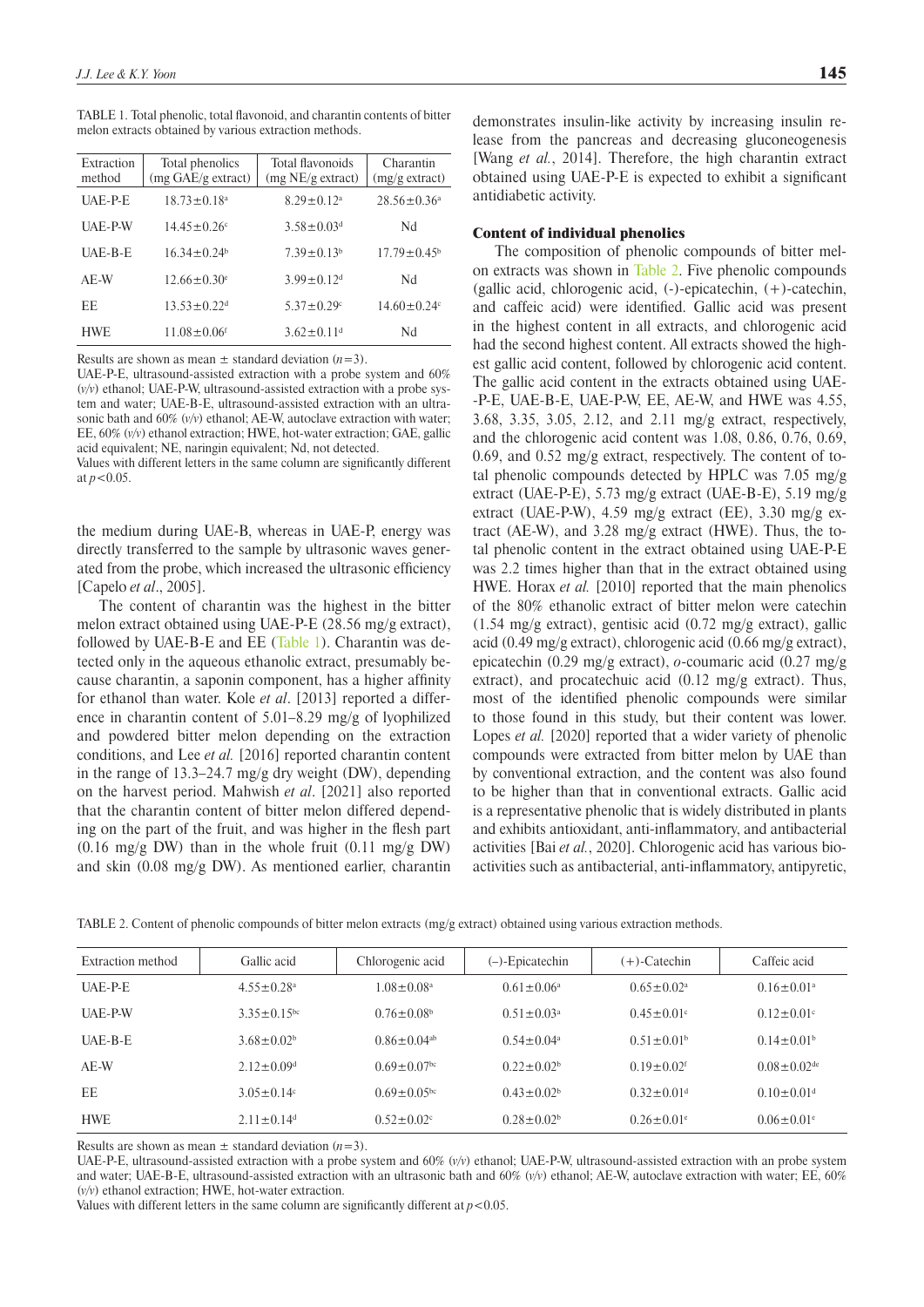<span id="page-5-0"></span>TABLE 3. Antioxidant activity of bitter melon extracts obtained using various extraction methods.

| Extraction<br>method | $IC_{\rm so}$ of DPPH radical<br>scavenging activity<br>(mg/mL) | Ferric reducing<br>antioxidant power<br>$(\mu \text{mol TE/g extract})$ |
|----------------------|-----------------------------------------------------------------|-------------------------------------------------------------------------|
| <b>UAE-P-E</b>       | $0.55 \pm 0.03$ <sup>e</sup>                                    | $250.5 \pm 2.7$ <sup>a</sup>                                            |
| <b>UAE-P-W</b>       | $1.17 \pm 0.01$ <sup>bc</sup>                                   | $170.0 \pm 2.9$ <sup>c</sup>                                            |
| <b>IJAE-B-E</b>      | $1.01 \pm 0.03$ <sup>d</sup>                                    | $214.3 \pm 6.2^b$                                                       |
| AE-W                 | $1.20 \pm 0.10^b$                                               | $168.8 \pm 7.4$                                                         |
| EF.                  | $1.07 \pm 0.04$ <sup>cd</sup>                                   | $176.7 \pm 3.8$ <sup>c</sup>                                            |
| <b>HWE</b>           | $2.19 \pm 0.11$ <sup>a</sup>                                    | $130.1 \pm 2.5$ <sup>d</sup>                                            |
| Ascorbic acid        | $0.12 \pm 0.12$ <sup>f</sup>                                    |                                                                         |

Results are shown as mean  $\pm$  standard deviation ( $n=3$ ).

UAE-P-E, ultrasound-assisted extraction with a probe system and 60% (*v/v*) ethanol; UAE-P-W, ultrasound-assisted extraction with a probe system and water; UAE-B-E, ultrasound-assisted extraction with a ultrasonic bath and 60% (*v/v*) ethanol; AE-W, autoclave extraction with water; EE, 60% (*v/v*) ethanol extraction; HWE, hot-water extraction; TE, Trolox equivalent.

Values with different letters in the same column are significantly different at  $p < 0.05$ .

neuroprotective, anti-obesity, antiviral, antibacterial, and antihypertensive as well as antioxidant activity [Naveed *et al*., 2018]. In turn, (+)-catechin is a strong antioxidant cholesterol esterase inhibitor, arteriosclerosis preventing agent, as well as antibacterial and antiulcer agent [Pedro *et al.*, 2020]. Therefore, the phenolic-rich extracts of bitter melon, specially these obtained using UAE, are expected to exhibit high biological activity, including antioxidant activity.

### Antioxidant activity

To evaluate the antioxidant activity of extracts of bitter melon, the DPPH radical scavenging activity and FRAP were determined and results are shown in [Table 3](#page-5-0). The  $IC_{50}$  values of the extract for DPPH radical scavenging activity ranged from 0.55 to 2.19 mg/mL, with the lowest value determined for the extract obtained using UAE-P-E followed by UAE-B-E, EE, UAE-P-W, AE-W, and HWE.  $IC_{s0}$  of ascorbic acid was 0.12 mg/mL. These results of antioxidant activity was very high compared to that reported by Aljohi *et al.* [2016], who found that the DPPH radical scavenging activity of bitter melon extract was 50% at a concentration of 15 mg/mL. Nam & Kim [2015] reported that the ethanolic extract of dried unripe bitter melon demonstrated higher DPPH radical scavenging ability than the hot water extract at all tested concentrations, which was consistent with the results of this study.

The effect of the extraction method on FRAP of the extracts was similar as on DPPH radical scavenging activity; the highest FRAP was found for the extract obtained by UAE-P-E (250.5  $\mu$ mol TE/g extract), followed by UAE--B-E (214.3  $\mu$ mol TE/g extract), and the lowest by HWE (130.1  $\mu$ mol TE/g extract). The FRAP values for EE, UAE--P-W, and AE-W samples were in the range from 168.8 to 176.7  $\mu$ mol TE/g extract and did not differ significantly (*p*≥0.05). A study by Alothman *et al*. [2009] found that ethanolic extracts of pineapples, banana, and guava had higher

FRAP than those prepared using water. Ahmad-Qasem *et al.* [2013] reported that the extract obtained from olive leaves by UAE with ethanol had significantly higher FRAP than that obtained by EE, which is consistent with the results of this study.

Among the UAE samples, aqueous ethanolic extracts demonstrated higher antioxidant activity than that obtained using water. It is assumed that the phenolic compounds have a high affinity for ethanol compared to water, and the high antioxidant activity of the ethanolic extracts were due to the high phenolic content. In addition, the highest radical scavenging activity and reducing power of the extract produced with UAE-P-E were likely due to the high gallic acid and caffeic acid contents, which, according to literature reports, provide excellent radical scavenging activity [Chalas *et al.*, 2011].

### Anti-diabetic activity

α-Amylase is an enzyme that breaks down  $α$ -D-(1,4)--glucoside bonds of polysaccharides composed of  $\alpha$ -linked glucose, such as starch or glycogen, and is an essential enzyme for carbohydrate metabolism. Intestinal α-glucosidase is a membrane-bound enzyme located in the epithelium of the small intestine and breaks down starch and disaccharides into absorbable monosaccharides [Patel & Ghane, 2021]. For the treatment of diseases, such as non-insulin-dependent diabetes mellitus and hyperglycemia, in which carbohydrate metabolism does not proceed normally and is manifested by high blood sugar, due to insulin resistance, it is necessary to control the digestion and absorption of sugar [Nam & Kim, 2015]. Blood glucose is regulated when the activity of enzymes, which play an important role in carbohydrate digestion, is inhibited, and the breakdown and absorption of starch entering the body through meals decreases, causing the amount of glucose released into the blood to decrease [Kajaria et al., 2013]. Therefore, in patients with non-insulin-dependent diabetes mellitus, obesity, and hyperglycemia, the activity levels of α-amylase and α-glucosidase serve as indicators of the suppression of blood glucose levels.

The antidiabetic activity of bitter melon extract was determined by  $\alpha$ -amylase and  $\alpha$ -glucosidase inhibitory activ-ity assays, and results are shown in [Table 4](#page-6-0). The  $IC_{50}$  values for the  $\alpha$ -amylase inhibitory activity of the bitter melon extract were 0.81 and 0.83 mg/mL for UAE-P-E and UAE-B-E samples, respectively. In increasing order, the  $IC_{50}$  values for other extracts were 0.92 mg/mL (UAE-P-W), 1.02 mg/mL (EE), 1.49 mg/mL (AE-W), and 1.62 mg/mL (HWE). The  $IC_{50}$  value of acarbose, a positive control, was 0.25 mg/mL, and the extract obtained using UAE-P-E with the highest α-amylase inhibitory activity, had approximately 31% of the activity of acarbose. α-Glucosidase inhibitory activity of extracts exhibited the same trend as the α-amylase inhibitory activity, and the UAE-P-E extract demonstrated the lowest value at 0.96 mg/mL, which corresponds to 74% of the activity of acarbose (0.71 mg/mL). These results were higher than those reported by Kang *et al.* [2018], who found that α-glucosidase inhibitory activity of hot water and ethanolic extracts from bitter melon were 29.65% and 66.88%, respectively, at a concentration of 2.5 mg/mL. In turn, Nam & Kim [2015] reported that the ethanolic extract obtained from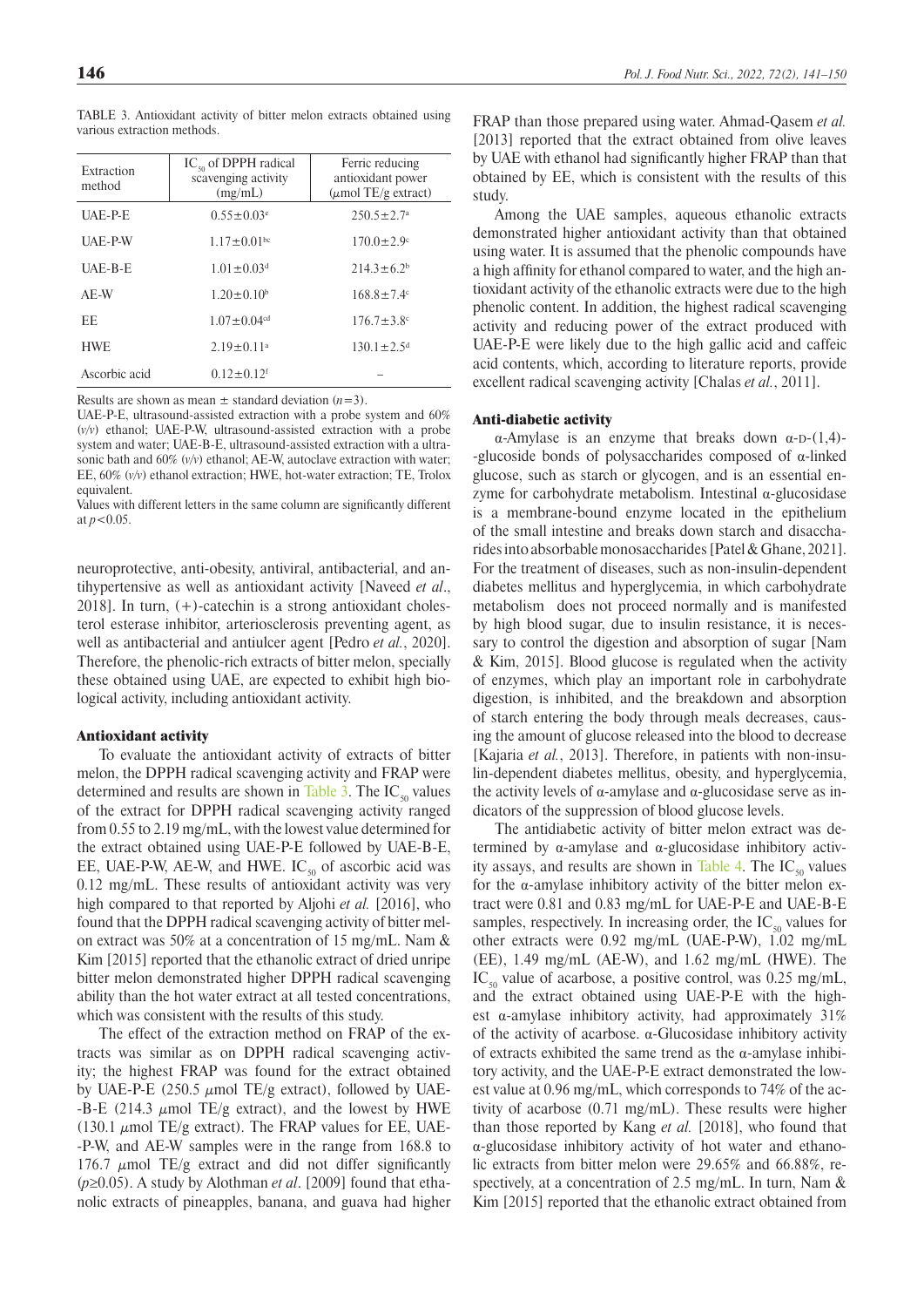| $\alpha$ -Amylase inhibitory<br>activity | $\alpha$ -Glucosidase inhibitory<br>activity |  |  |
|------------------------------------------|----------------------------------------------|--|--|
| $IC_{so}$ (mg/mL)                        |                                              |  |  |
| $0.81 \pm 0.02$ <sup>e</sup>             | $0.96 \pm 0.02^b$                            |  |  |
| $0.92 \pm 0.05$ <sup>cd</sup>            | $1.26 \pm 0.02$ <sup>d</sup>                 |  |  |
| $0.83 \pm 0.01$ <sup>e</sup>             | $1.02 \pm 0.00$ <sup>bc</sup>                |  |  |
| $1.49 \pm 0.04^b$                        | $1.66 + 0.05$ <sup>e</sup>                   |  |  |
| $1.02 \pm 0.04$ c                        | $1.06 \pm 0.03$ <sup>cd</sup>                |  |  |
| $1.62 \pm 0.03$ <sup>a</sup>             | $1.88 \pm 0.04$ <sup>f</sup>                 |  |  |
|                                          |                                              |  |  |

<span id="page-6-0"></span>TABLE 4. Antidiabetic activity of bitter melon extracts obtained using various extraction methods.

Results are shown as mean  $\pm$  standard deviation  $(n=3)$ .

Acarbose  $0.23 \pm 0.01$ <sup>f</sup>  $0.71 \pm 0.02$ <sup>a</sup>

UAE-P-E, ultrasound-assisted extraction with an probe system and 60% (*v/v*) ethanol; UAE-P-W, ultrasound-assisted extraction with an probe system and water; UAE-B-E, ultrasound-assisted extraction with an ultrasonic bath and 60% (*v/v*) ethanol; AE-W, autoclave extraction with water; EE, 60% (*v/v*) ethanol extraction; HWE, hot-water extraction. Values with different letters in the same column are significantly different at  $p < 0.05$ .

immature dried bitter melon demonstrated significantly higher  $\alpha$ -glucosidase inhibitory activity than the hot water extract, which was consistent with the results of the present study.

These results demonstrate that the antidiabetic activity of bitter melon extracts was correlated with TPC, suggesting that the TPC may have a significant effect on the antidiabetic activity. Polyphenols can be used to prevent and manage diabetes mellitus *via* insulin-dependent and independent approaches: the former protects pancreatic islet β-cells, reduces β-cell apoptosis, promotes β-cell proliferation, activates insulin signaling, and stimulates pancreas to secrete insulin, the latter inhibits glucose absorption, inhibits digestive enzymes, regulates intestinal microflora, and inhibits the formation of advanced glycation end products [Sun *et al.*, 2020].

The mechanism of the high inhibitory activity of the ultrasonicated extracts involves modifying the  $\alpha$ -amylase molecular structure by the hydroxyl radical generated by the ultrasound action [Kadkhodaee & Povey, 2008]. The extract obtained using aqueous ethanol as a solvent exhibited a higher antidiabetic activity than the water extract, presumably due to the effect of charantin, an antidiabetic component of bitter melon.

### Pancreatic lipase inhibitory activity

Pancreatic lipase, secreted from the pancreas and stomach, plays an important role in fat digestion by decomposing triglycerides into 2-monoacylglycerol and two fatty acids. Therefore, by inactivating pancreatic lipase activity, triglycerides and cholesterol are excreted outside the body without being digested and absorbed in the body, thereby preventing the accumulation of fat [Bitou *et al.*, 1999]. Orlistat, mainly used as a treatment for obesity, irreversibly binds to pancreatic lipase and inactivates the enzyme. Due to the enzyme inhibitory action of Orlistat, it reduces intestinal triglyceride and cholesterol absorption and increases excretion, thereby acting as an anti-obesity agent, but causing side effects such as abdominal pain, diarrhea, and headache [El-Korany *et al*., 2020]. Therefore, pancreatic lipase inhibitors as dietary components are still being searched for.

The pancreatic lipase inhibitory activity of bitter melon extracts obtained using various extraction methods and Orlistat as a positive control, is shown in [Figure 2.](#page-6-1) The pancreatic lipase inhibitory activity of Orilstat was 87.38% at a concentration of 0.5 mg/mL. For extracts, the inhibitory activity increased as the sample concentration increased. The extract obtained using UAE-B-E showed the highest pancreatic lipase inhibitory activity  $(p<0.05)$  between samples at a concentration of 0.5 mg/mL. In turn, values for UAE-P-E, UAE-B-E, and EE  $(40.43\% - 41.47\%)$  were significantly  $(p<0.05)$  higher than those for other extracts at 1.0 mg/mL. In addition, at concentrations of 2.0 and 3.0 mg/mL, the highest pancreatic lipase inhibitory activity  $(p<0.05)$  was demonstrated by the extract obtained using UAE-P-E (62.93 and 76.38%,

<span id="page-6-1"></span>

FIGURE 2. Pancreatic lipase inhibitory activity of bitter melon extracts obtained by various extraction methods. UAE-P-E, ultrasound-assisted extraction with a probe system and 60% (*v/v*) ethanol; UAE-P-W, ultrasound-assisted extraction with a probe system and water; UAE-B-E, ultrasound-assisted extraction with an ultrasonic bath and 60% (*v/v*) ethanol; AE-W, autoclave extraction with water; EE, 60% (*v/v*) ethanol extraction; HWE, hot-water extraction. Pancreatic lipase inhibitory activity of Orlistat was tested at a concentration of 0.5 mg/mL. Bar represents the mean and standard deviation  $(n=3)$ . Values with different letters separately for each concentration are significantly different at  $p < 0.05$ .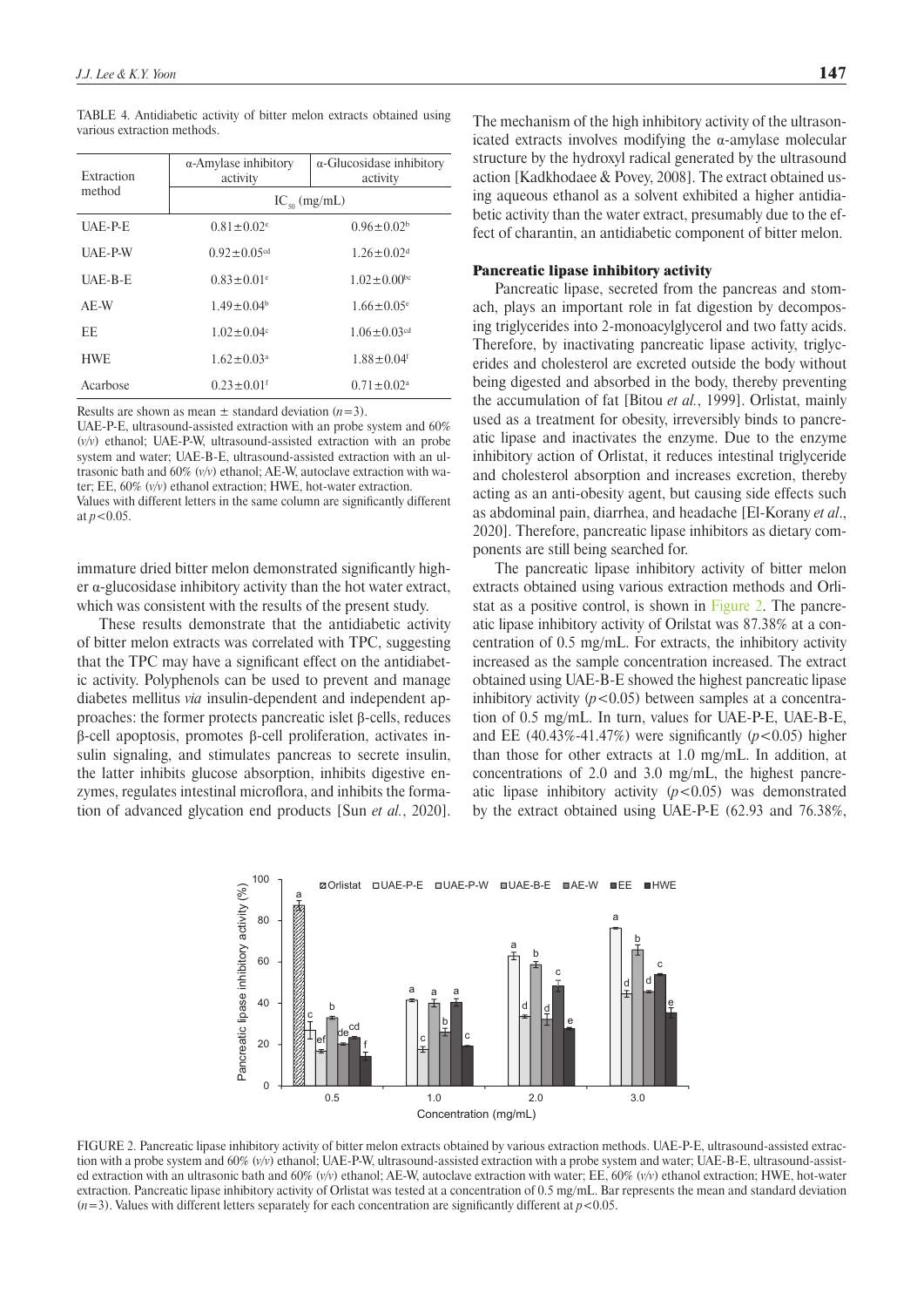respectively). However, all water extracts exhibited low pancreatic inhibitory activity at all sample concentrations. Fan *et al*. [2019] reported that the major bioactive compounds of bitter melon showing the anti-obesity activity were triterpenoids, saponins, and phenolics, which inhibit fat synthesis, promote glucose utilization, and stimulate auxiliary lipid-lowering activity. In turn, McDougall *et al*. [2009] found that polyphenol fractions of strawberries and raspberries exhibited lipase inhibitory activity and reported that this was due to the polyphenol compounds, such as tannin, contained in berries. Reports also state that the hydroxyl groups present in polyphenol compounds enter into hydrophobic interactions with pancreatic lipase and inhibit enzyme activity [Deavile *et al.*, 2007].

## **CONCLUSIONS**

In the present study, we compared the TPC, TFC, phenolic composition, charantin content, antioxidant, antidiabetic, and pancreatic lipase inhibitory activities of extracts of bitter melon obtained using five extraction methods. The results demonstrate the feasibility of producing extracts with high bioactivity. In particular, the extract obtained using an ultrasonic probe with 60% ethanol (UAE-P-E) showed not only high TPC and TFC, but also excellent DPPH radical scavenging activity, FRAP and pancreatic lipase inhibitory activity. In addition, it had a high charantin content and showed α-glucosidase inhibitory activity equivalent to 74% of acarbose used in diabetes treatment. Therefore, the extract obtained from bitter melon using UAE-P-E is a practical new material with antioxidant, antidiabetic and anti-obesity activities, and has the potential to be applied to manufacture functional foods in the food industry. Furthermore, the UAE-P-E extract is expected to be a useful agent in diabetes treatment; however, extensive research is needed for effective drug development in the future.

# RESEARCH FUNDING

This research did not receive any external funding.

## CONFLICT OF INTERESTS

Authors declare no conflict of interests

### ORCID ID

K.Y. Yoon <https://orcid.org/0000-0003-0626-5563>

## **REFERENCES**

- 1. Ahmad-Qasem, M.H., Canovas, J., Barrajon-Catalan, E., Micol, V., Carcel, J.A., Garcia-Perez, J.V. (2013). Kinetic and compositional study of phenolic extraction from olive leaves (var. Serrana) by using power ultrasound. *Innovative Food Science & Emerging Technologies, 17*, 120–129. <https://doi.org/10.1016/j.ifset.2012.11.008>
	-
- 2. Ajila, C.M., Brar, K., Verma, M., Tyagi, R.D., Godbout, S., Valero, J.R. (2011). Extraction and analysis of polyphenols: Recent trends. *Critical Reviews in Biotechnology, 31*(3), 227–249. <https://doi.org/10.3109/07388551.2010.513677>
- 3. Aljohi, A., Matou-Nasri, S., Ahmed, N. (2016). Antiglycation and antioxidant properties of *Momordica charantia*. *PLOS ONE, 11*(8), art. no. e0159985. <https://doi.org/10.1371/journal.pone.0159985>
- 4. Alothman, M., Bhat, R., Karim, A.A. (2009). Antioxidant capacity and phenolic content of selected tropical fruits from Malaysia, extracted with different solvents. *Food Chemistry, 115*(3*),* 785–788.

<https://doi.org/10.1016/j.foodchem.2008.12.005>

- 5. Bai, J., Zhang, Y., Tang, C., Hou, Y., Ai, X., Chen, X., Zhang, Y., Wang, X., Meng, X. (2020). Gallic acid: Pharmacological activities and molecular mechanisms involved in inflammation-related diseases. *[Biomedicine & Pharmacotherapy,](https://www.sciencedirect.com/journal/biomedicine-and-pharmacotherapy) 133*, art. no. 110985. <https://doi.org/10.1016/j.biopha.2020.110985>
- 6. Benzie, I.F.F., Strain, J.J. (1996). The ferric reducing ability of plasma (FRAP) as a measure of ''antioxidant power'': the FRAP assay. *Analytical Biochemistry, 239*(1), 70–76. <https://doi.org/10.1006/abio.1996.0292>
- 7. Bitou, N., Nimomiya, M., Tsjita, T., Hsjita, H. (1999). Screening of lipase inhibitors from marine algae. *Journal of Lipid Research, 34*(5), 441–445.

<https://doi.org/10.1007/s11745-999-0383-7> 8. Brand-Williams, W., Cavalier, M.E., Berset, C. (1995). Use of free radical method to evaluate antioxidant activity. *LWT – Food Sci-*

*ence and Technology, 28*(1), 25–30. [https://doi.org/10.1016/S0023-6438\(95\)80008-5](https://doi.org/10.1016/S0023-6438(95)80008-5)

- 9. Cacace, J., Mazza, G. (2003). Mass transfer process during extraction of phenolic compounds from milled berries. *Journal of Food Engineering, 59*(4)*,* 379–389. [https://doi.org/10.1016/S0260-8774\(02\)00497-1](https://doi.org/10.1016/S0260-8774(02)00497-1)
- 10. Capelo, J.L., Maduro, C., Vilhena, C. (2005). Discussion of parameters associated with the ultrasonic solid-liquid extraction for elemental analysis (total content) by electrothermal atomic absorption spectrometry. *Ultrasonics Sonochemistry, 12*(3), 225–232. <https://doi.org/10.1016/j.ultsonch.2003.10.010>
- 11. Chalas, J., Claise, C., Edeas, M., Messaoudi, C., Vergnes, L., Abella, A., Lindenbaum, A. (2011). Effect of ethyl esterification of phenolic acid on low-density lipoprotein oxidation. *Biomedicine & Pharmacotherapy, 55*(1), 54–60. [https://doi.org/10.1016/S0753-3322\(00\)00011-1](https://doi.org/10.1016/S0753-3322(00)00011-1)
- 12. Chemat, F., Vian, M.A., Cravotto, G. (2012). Green extraction of natural products: Concept and principles. *International Journal of Molecular Sciences, 13*(7), 8615–8627. <https://doi.org/10.3390/ijms13078615>
- 13. Day, C., Cartwright, T., Provost, J., Bailey, C.J. (1990). Hypoglycemic effect of *Momordica charantia* extracts. *Planta Medica, 56*(5), 426–429.

<https://doi.org/10.1055/s-2006-961003>

- 14. Deavile, E.R., Green, R.J., Muller-Harvey, I., Willoughby, I., Frazier, R.A. (2007). Hydrolyzable tannin structures influence relative globular and random coil protein binding strengths. *Journal of Agricultural and Food Chemistry, 5*(11), 4554–4561. <https://doi.org/10.1021/jf063770o>
- 15. Do, Q.D., Angkawijaya, A.E., Tran-Nguyen, P.L., Huynh, L.H., Soetaredjo, F.E., Ismadji, S., Ju, Y.H. (2014). Effect of extraction solvent on total phenol content, total flavonoid content, and antioxidant activity of *Limnophila aromatic. Journal of Food and Drug Analysis, 22*(3), 296–302. <https://doi.org/10.1016/j.jfda.2013.11.001>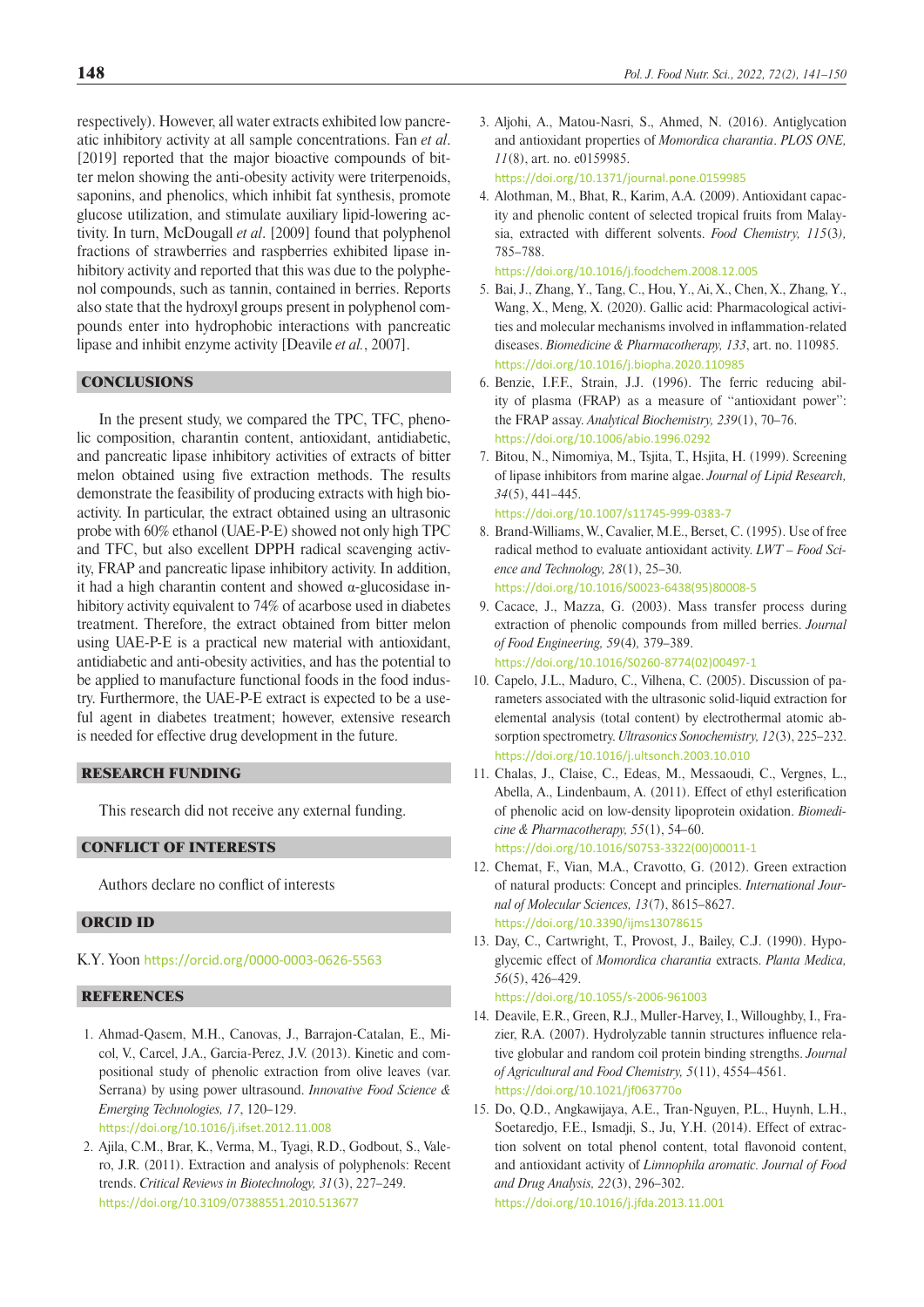16. Dobrincic, A., Repajic, M., Garofulic, I.E., Tuden, L., Dragovic- -Uzelac, V., Levaj, B. (2020). Comparison of different extraction methods for the recovery of olive leaves polyphenols. *Processes, 8*(9), art. no. 1008.

<https://doi.org/10.3390/pr8091008>

- 17. El-Korany, S.M., Helmy, O.M., El-Halawany, A.M., Ragab, Y.E., Zedan, H.H. (2020). Kojic acid repurposing as a pancreatic lipase inhibitor and the optimization of its production from a local *Aspergillus oryzae* soil isolate. *BMC Biotechnology, 20*(1), art. no. 52. <https://doi.org/10.1186/s12896-020-00644-9>
- 18. Fan, M., Kim, E.K., Choi, Y.J., Tang, Y., Moon, S.H. (2019). The role of *Momordica charantia* in resisting obesity. *International Journal of Environmental Research and Public Health, 16*(18), art. no. 3251.

<https://doi.org/10.3390/ijerph16183251>

19. Folin, O., Ciocalteu, V. (1927). On tyrosine and tryptophane determinations in proteins. *Journal of Biological Chemistry, 73*(2), 627–650.

[https://doi.org/10.1016/S0021-9258\(18\)84277-6](https://doi.org/10.1016/S0021-9258(18)84277-6)

- 20. Goo, K.S., Ashari, S., Basuki, N., Sugiharto, A.N. (2016). The bitter gourd *Momordica charantia* L.: Morphological aspects, charantin and vitamin C contents. *IOSR Journal of Agricultural and Veterinary Science, 9*(10), 76–81. <https://doi.org/10.9790/2380-0910017681>
- 21. Grover, J.K., Yadav, S.P. (2004). Pharmacological actions and potential uses of *Momordica charantia*: a review. *Journal of Ethnopharmacology, 93*(1), 123–132. <https://doi.org/10.1016/j.jep.2004.03.035>
- 22. Gunathilake, K.D.P.P., Ranaweera, K.K.D.S., Rupasinghe, H.P.V. (2019). Response surface optimization for recovery of polyphenols and carotenoids from leaves of *Centella asiatica* using an ethanol- -based solvent system. *Food Science & Nutrition, 7*(2), 528–536. <https://doi.org/10.1002/fsn3.832>
- 23. Horax, R., Hettiarachchy, N., Chen, P. (2010). Extraction, quantification, and antioxidant activities of phenolics from pericarp and seeds of bitter melons (*Momordica charantia*) harvested at three maturity stages (immature, mature, and ripe). *Journal of Agricultural and Food Chemistry, 58*(7), 4428–4433. <https://doi.org/10.1021/jf9029578>
- 24. Horzic, D., Jambrak, A.R., Belscak-Cvitanovic, A., Komes, D., Lelas, V. (2012). Comparison of conventional and ultrasound assisted extraction techniques of yellow tea and bioactive composition of obtained extracts. *Food and Bioprocess Technology, 5*(7), 2858–2870.

<https://doi.org/10.1007/s11947-012-0791-z>

25. Jia, S., Shen, M., Zhang, F., Xie, J. (2017). Recent advances in *Momordica charantia*: Functional components and biological activity. *International Journal of Molecular Sciences, 18*(12), art. no 2555.

<https://doi.org/10.3390/ijms18122555>

- 26. Kadkhodaee, R., Povey, M.J.W. (2008). Ultrasonic inactivation of *Bacillus* alpha-amylase. I. effect of gas content and emitting face of probe. *Ultrasoics Sonochemistry, 15*(2), 133–142. <https://doi.org/10.1016/j.ultsonch.2007.02.005>
- 27. Kajaria, D., Ranjana, Tripathi, J., Tripathi, Y.B., Tiwari, S. (2013). *In-vitro* α amylase and glycosidase inhibitory effect of ethanolic extract of antiasthmatic drug – Shirishadi. *Journal of Advanced Pharmaceutical Technology & Research, 4*(4), 206–209. <https://doi.org/10.4103/2231-4040.121415>

28. Kang, J.R., Kang, M.J., Kim, G.W., Shin, J.H. (2018). Physicochemical characteristics and physiological activity of bitter melon (*Momordica charantia* L.) from different regions. *Journal of the Korean Society of Food Science and Nutrition, 47*(3), 253– –262 (in Korean).

<https://doi.org/10.3746/jkfn.2018.47.3.253>

29. Kazeem, M.T., Adamson, J.O., Oqunwande, I.A. (2013). Modes of inhibition of α-amylase and α-glucosidase by aqueous extract of *Morinda lucida* Benth leaf. *[BioMed Research International,](https://www.hindawi.com/journals/bmri/) 2013*, art. no. 527570.

<https://doi.org/10.1155/2013/527570>

30. Kim, Y.M., Wang, M.H., Rhee, H.I. (2004). A novel alpha glucosidase inhibitor from pine bark. *Carbohydrate Research, 339*(3), 715–717.

<https://doi.org/10.1016/j.carres.2003.11.005>

31. Kole, C., Kole, P., Randunu, K.M., Choudhary, P., Podila, R., Ke, P.C., Rao, A.M., Marcus, R.K. (2013). Nanobiotechnology can boost crop production and quality: First evidence from increased plant biomass, fruit yield and phytomedicine content in bitter melon (*Momordica charantia*). *BMC Biotechnology, 13*(1), art. no. 37.

<https://doi.org/10.1186/1472-6750-13-37>

32. Kubola, J., Siriamornpun, S. (2008). Phenolic contents and antioxidant activities of bitter gourd (*Momordica charantia* L.) leaf, stem and fruit fraction extracts *in v*itro. *Food Chemistry 110*(4), 881–890.

<https://doi.org/10.1016/j.foodchem.2008.02.076>

33. Lee, H.J., Lee, S.G., Kim, S.K., Choi, C.S. (2016). Variation on charantin contents of various organs and harvest seasons in bitter gourd. *Horticultural Science and Technology, 34*(5), 701–707 (in Korean).

<https://doi.org/10.12972/kjhst.20160073>

- 34. Lee, J.J., Yoon, K.Y. (2021). Optimization of ultrasound-assisted extraction of phenolic compounds from bitter melon (*Momordica charantia*) using response surface methodology. *CYTA – Journal of Food, 19*(1), 721–728. <https://doi.org/10.1080/19476337.2021.1973110>
- 35. Lončarić, A., Jozinović, A., Kovač, T., Kojić, N., Babić, J., Šubarić, D. (2020). High voltage electrical discharges and ultrasound-assisted extraction of phenolics from indigenous fungus- -resistant grape by-product. *Polish Journal of Food and Nutrition Sciences, 70*(2), 101–111.

<https://doi.org/10.31883/pjfns/117716>

36. Lopes, A.P., Galuch, M.B., Petenuci, M.E., Oliveira, J.H., Canesin, E.A., Schneider, V.V.A., Visentainer, J.V. (2020). Quantification of phenolic compounds in ripe and unripe bitter melons (*Momordica charantia*) and evaluation of the distribution of phenolic compounds in different parts of the fruit by UPLC–MS/MS. *Chemical Papers, 74*, 2613–2625. <https://doi.org/10.1007/s11696-020-01094-5>

37. Mahwish, Saeed, F., Sultan, M.T., Riaz, A., Ahmed, S., Bigiu, N., Amarowicz, R., Manea, R. (2021). Bitter melon (*Momordica charantia* L.) fruit bioactives charantin and vicine potential for diabetes prophylaxis and treatment. *Plants, 10*(4), art. no. 730.

<https://doi.org/10.3390/plants10040730>

38. McDougall, G.J., Kulkarni, N.N., Stewart, D. (2009). Berry polyphenols inhibit pancreatic lipase activity *in vitro*. *Food Chemistry, 115*(1), 193–199.

<https://doi.org/10.1016/j.foodchem.2008.11.093>